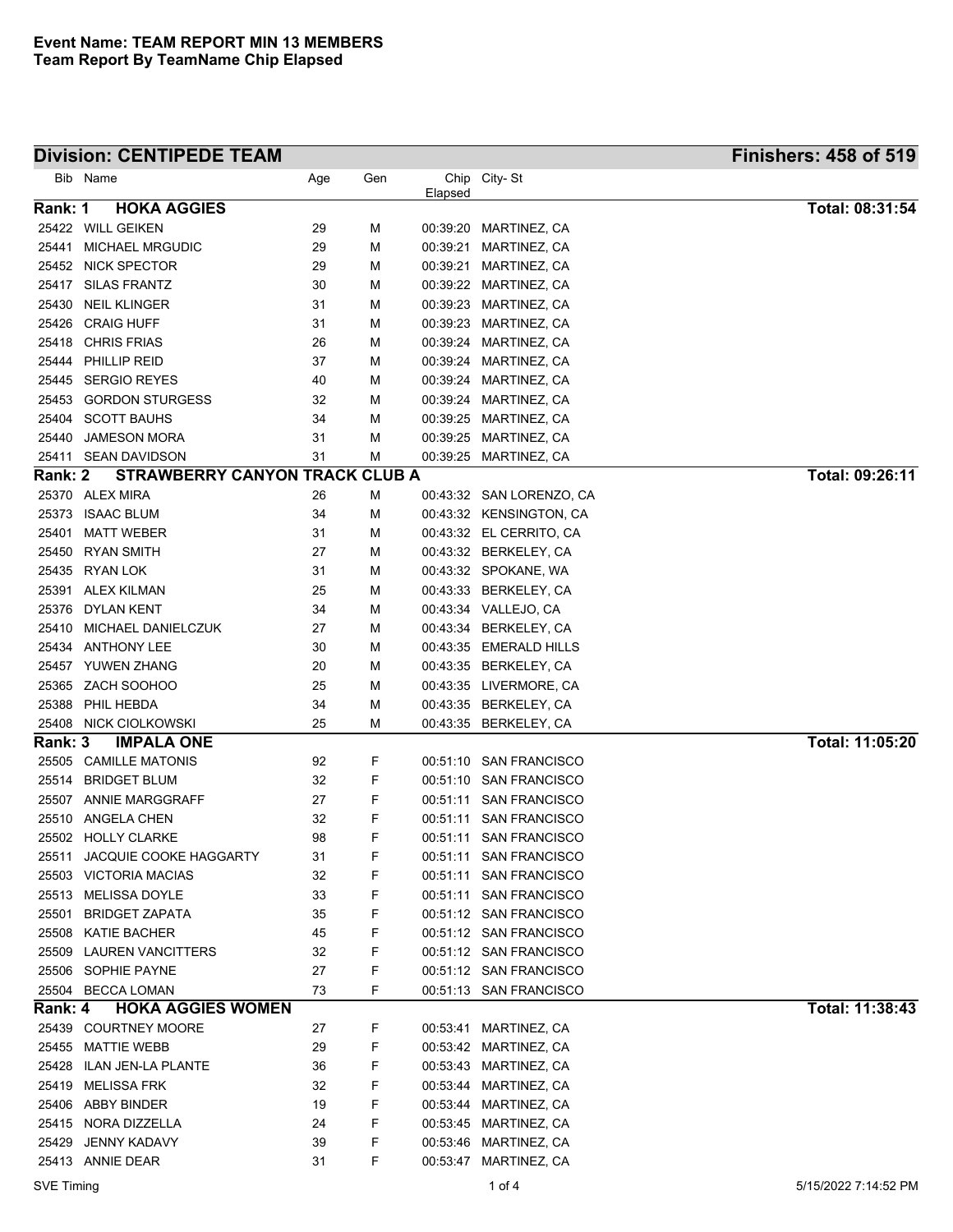|         | <b>Division: CENTIPEDE TEAM</b>            |          |        |          |                                                | <b>Finishers: 458 of 519</b> |
|---------|--------------------------------------------|----------|--------|----------|------------------------------------------------|------------------------------|
| Bib     | Name                                       | Age      | Gen    | Chip     | City-St                                        |                              |
|         |                                            |          |        | Elapsed  |                                                |                              |
|         | 25451 ZOE SMITH                            | 23       | F      |          | 00:53:47 MARTINEZ, CA                          |                              |
| 25443   | ELIZABETH ORDERMAN                         | 23       | F      |          | 00:53:47 MARTINEZ, CA                          |                              |
|         | 25420 SALENA GALLARDO                      | 26       | F<br>F |          | 00:53:47 MARTINEZ, CA                          |                              |
|         | 25424 CLAIRE GREENE<br>25403 VICKY AREVALO | 26<br>25 | F      |          | 00:53:48 MARTINEZ, CA<br>00:53:48 MARTINEZ, CA |                              |
| Rank: 5 | <b>STRAWBERRY CANYON TRACK CLUB B</b>      |          |        |          |                                                | Total: 11:56:49              |
| 25389   | MAYA HOPE                                  | 34       | F      |          | 00:55:07 BERKELEY, CA                          |                              |
| 25363   | <b>ROB ELIA</b>                            | 58       | M      |          | 00:55:07 MORAGA, CA                            |                              |
| 25397   | <b>MATTHEW PEREZ</b>                       | 35       | M      |          | 00:55:08 EL CERRITO, CA                        |                              |
| 25412   | <b>JACKIE DAVIS</b>                        | 23       | F      |          | 00:55:08 BERKELEY, CA                          |                              |
| 25416   | NICHOLAS FAHRENKROG                        | 27       | М      |          | 00:55:08 OAKLAND, CA                           |                              |
|         | 25372 COLIN MORLOCK                        | 30       | M      | 00:55:09 | BERKELEY, CA                                   |                              |
| 25368   | <b>IZAK OLTMAN</b>                         | 25       | М      |          | 00:55:09 BERKELEY, CA                          |                              |
| 25431   | <b>NICK KNIGHT</b>                         | 36       | М      |          | 00:55:09 BERKELEY, CA                          |                              |
| 25364   | AMAURY AVAT                                | 21       | М      |          | 00:55:10 MISSION VIEJO                         |                              |
|         | 25493 SARAH KLASS                          | 30       | F      |          | 00:55:10 OAKLAND, CA                           |                              |
| 25154   | <b>MEGAN GENTES</b>                        | 27       | F      |          | 00:55:10 BERKELEY, CA                          |                              |
|         | 25456 ADAM WONG                            | 24       | М      |          | 00:55:10 BERKELEY, CA                          |                              |
| 25369   | KIMBERLY SANCHEZ                           | 29       | F      |          | 00:55:11 RICHMOND, CA                          |                              |
| Rank: 6 | <b>WEST VALLEY TRACK CLUB WOMEN</b>        |          |        |          |                                                | Total: 12:03:27              |
|         | 25172 SHANNON PETERSEN                     | 28       | F      |          | 00:55:37 SAN FRANCISCO                         |                              |
|         | 25148 STEPHANIE DOWNEY                     | 43       | F      |          | 00:55:38 PALO ALTO, CA                         |                              |
|         | 25145 SARA KATO                            | 27       | F      |          | 00:55:38 PALO ALTO, CA                         |                              |
|         | 25147 TINA BOWERS                          | 25       | F      |          | 00:55:38 SAN FRANCISCO                         |                              |
| 25171   | <b>OLIVIA GALVIS</b>                       | 25       | F      |          | 00:55:39 SAN JOSE, CA                          |                              |
|         | 25182 JULIA STEVENSON                      | 24       | F      |          | 00:55:39 SAN FRANCISCO                         |                              |
|         | 25318 MICHELLE LA SALA                     | 41       | F      |          | 00:55:39 NAPA, CA                              |                              |
| 25166   | MARISA ROTHMAN                             | 26       | F      |          | 00:55:40 SAN FRANCISCO                         |                              |
| 25149   | <b>ERIN BALLARD</b>                        | 38       | F      |          | 00:55:40 BOULDER CREEK                         |                              |
|         | 25279 SORA CHUNG                           | 42       | F      |          | 00:55:40 DURHAM, CA                            |                              |
| 25481   | AMANDA WIGGENHORN                          | 25       | F      |          | 00:55:40 SAN JOSE, CA                          |                              |
|         | 25144 LINDY ZENG                           | 25       | F      |          | 00:55:41 SAN FRANCISCO                         |                              |
|         | 25333 ALLY HAJDA                           | 23       | F      |          | 00:55:43 SAN FRANCISCO                         |                              |
| Rank: 7 | <b>VALLEY BOYS TC</b>                      |          |        |          |                                                | Total: 12:58:17              |
|         | 25317 GABE CUPINO                          | 26       | М      |          | 00:59:49 MOUNTAIN VIEW                         |                              |
|         | 25316 PEDRO MARTINEZ LOPEZ                 | 26       | М      |          | 00:59:51 MOUNTAIN VIEW                         |                              |
|         | 25321 RAYVANTH CHALLA                      | 35       | М      |          | 00:59:52 SANTA CLARA, CA                       |                              |
|         | 25345 ANDREW DELGADILLO                    | 23       | М      |          | 00:59:52 MOUNTAIN VIEW                         |                              |
|         | 25361 KEVIN VISSCHER                       | 35       | М      |          | 00:59:52 CAMPBELL, CA                          |                              |
|         | 25360 RACHEL VISSCHER                      | 34       | F      |          | 00:59:53 CAMPBELL, CA                          |                              |
|         | 25550 MARINA GLAUS                         | 34       | F      |          | 00:59:53 LOS ALTOS, CA                         |                              |
|         | 25320 CHRISTOPHER SALVARANI                | 32       | М      |          | 00:59:53 MOUNTAIN VIEW                         |                              |
|         | 25400 JORGE TRONCOSO                       | 27       | М      |          | 00:59:53 MOUNTAIN VIEW                         |                              |
|         | 25489 NIKHIL GHOSH                         | 23       | М      |          | 00:59:54 SAN FRANCISCO                         |                              |
|         | 25377 ISAAC BIROCCI                        | 35       | М      |          | 00:59:54 SANTA CLARA, CA                       |                              |
| 25319   | KATIE MONAGHAN                             | 27       | F      |          | 00:59:54 PALO ALTO, CA                         |                              |
|         | 25490 JAHMAUD PANCHOO                      | 33       | М      |          | 00:59:54 SAN JOSE, CA                          | Total: 13:22:52              |
| Rank: 8 | <b>IMPALA THREE</b>                        |          |        |          |                                                |                              |
|         | 25542 SIMONE SUMMERS                       | 46       | F      |          | 01:01:43 SAN FRANCISCO                         |                              |
|         | 25534 JEN BAYLISS                          | 63       | F      |          | 01.01.44 SAN FRANCISCO                         |                              |
|         | 25541 PAMELA KENNEDY                       | 36       | F      |          | 01:01:45 SAN FRANCISCO                         |                              |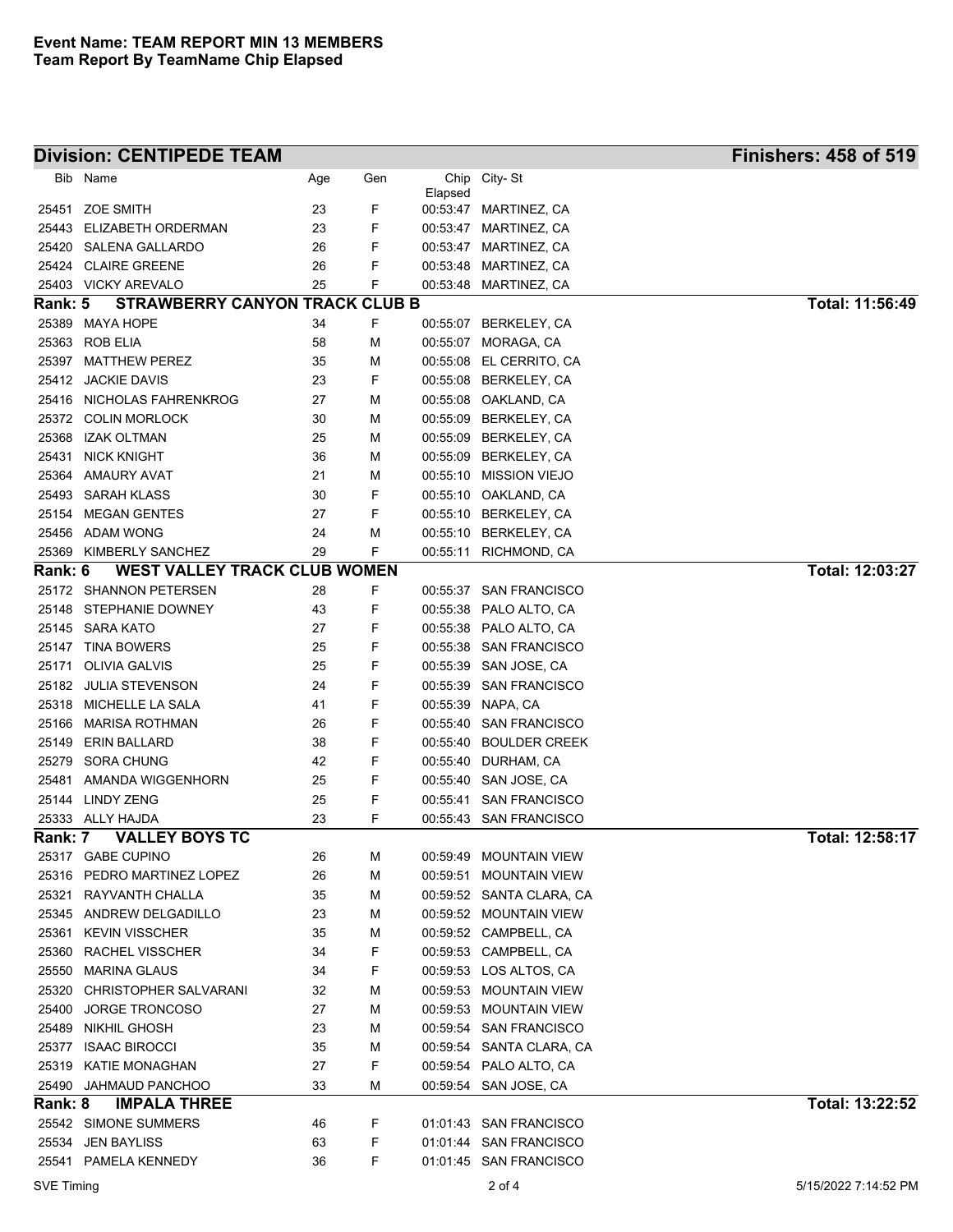## **Division: CENTIPEDE TEAM Finishers: 458 of 519**

| Bib             | Name                                  | Age      | Gen    |          | Chip City-St                                     |                 |
|-----------------|---------------------------------------|----------|--------|----------|--------------------------------------------------|-----------------|
|                 |                                       |          |        | Elapsed  |                                                  |                 |
| 25529<br>25530  | AMELIA ANTRIM<br><b>GEORGIA YOUNG</b> | 70<br>49 | F<br>F |          | 01:01:45 SAN FRANCISCO<br>01:01:46 SAN FRANCISCO |                 |
| 25533           | <b>MARY KATE SUPPLITT</b>             | 49       | F      |          | 01:01:46 SAN FRANCISCO                           |                 |
| 25540           | <b>KRISTIN SELLERS</b>                | 36       | F      |          | 01:01:46 SAN FRANCISCO                           |                 |
| 25537           | <b>CHRISTINE LAMPE</b>                | 31       | F      |          | 01:01:46 SAN FRANCISCO                           |                 |
| 25538           | <b>FRANCESCA AMANN</b>                | 41       | F      |          | 01:01:47 SAN FRANCISCO                           |                 |
| 25531           | <b>KATIE FITZPATRICK</b>              | 40       | F      |          | 01:01:47 SAN FRANCISCO                           |                 |
| 25536           | DANA BLUM                             | 31       | F      |          | 01:01:47 SAN FRANCISCO                           |                 |
| 25532           | <b>ANNEMARIE MONTANI</b>              | 47       | F      |          | 01:01:48 SAN FRANCISCO                           |                 |
|                 | 25539 MEGHAN MORRIS                   | 31       | F      |          | 01:01:48 SAN FRANCISCO                           |                 |
| Rank: 9         | <b>LICK MY TWINKIE FEELERS</b>        |          |        |          |                                                  | Total: 15:46:37 |
|                 | 25042 LIAM OSLER                      | 24       | м      |          | 01:12:47 SAN FRANCISCO                           |                 |
|                 | 25036 ALLISON TIELKING                | 23       | F      |          | 01:12:49 SAN FRANCISCO                           |                 |
|                 | 25482 THEA ROSENBERG                  | 23       | F      |          | 01:12:49 STANFORD, CA                            |                 |
| 25045           | <b>CLAIRE SMYTHE</b>                  | 22       | F      |          | 01:12:49 SAN FRANCISCO                           |                 |
| 25043           | <b>BRIGITTE SCHMITTLEIN</b>           | 24       | F      |          | 01:12:49 SAN FRANCISCO                           |                 |
| 25048           | <b>KATE WOLFFE</b>                    | 25       | F      |          | 01:12:49 OAKLAND, CA                             |                 |
| 25038           | <b>PATRICK EDELEN</b>                 | 24       | м      |          | 01:12:49 SAN FRANCISCO                           |                 |
| 25039           | <b>ALEX GOODKIND</b>                  | 24       | N      |          | 01:12:50 SAN FRANCISCO                           |                 |
|                 | 25047 ACADIA DINARDO                  | 24       | F      |          | 01:12:50 EUGENE, OR                              |                 |
| 25040           | PAULINA ANZALDO                       | 22       | F      |          | 01:12:50 SAN FRANCISCO                           |                 |
|                 | 25046 ELISE MATERA                    | 25       | F      |          | 01:12:50 OAKLAND, CA                             |                 |
| 25049           | YING CHOW                             | 24       | F      | 01:12:51 | <b>SAN FRANCISCO</b>                             |                 |
|                 | 25041 SOFIE YANG                      | 23       | F      |          | 01:12:51 SAN FRANCISCO                           |                 |
| <b>Rank: 10</b> | <b>DSE TURTLES 1</b>                  |          |        |          |                                                  | Total: 16:19:38 |
| 25020           | AKEMI IIZUKA                          | 58       | F      |          | 01:15:20 SAN FRANCISCO                           |                 |
| 25031           | <b>HELEN MOLLOY</b>                   | 53       | F      |          | 01:15:20 SAN FRANCISCO                           |                 |
| 25029           | <b>JOE KANIEWSKI</b>                  | 56       | м      |          | 01:15:21 SAN FRANCISCO                           |                 |
| 25025           | <b>SHAWN SAX</b>                      | 57       | м      | 01:15:21 | <b>SAN FRANCISCO</b>                             |                 |
| 25027           | VANESSA JACOBY                        | 48       | F      |          | 01:15:21 SAN FRANCISCO                           |                 |
| 25017           | <b>RIYA SUISING</b>                   | 54       | F      |          | 01:15:22 SAN FRANCISCO                           |                 |
| 25030           | <b>RON BAXTER</b>                     | 61       | м      |          | 01:15:22 PACIFICA, CA                            |                 |
| 25545           | <b>STEVE SYMANOVICH</b>               | 64       | м      |          | 01:15:22 NOVATO, CA                              |                 |
|                 | 25019 KATIA STERN                     | 25       | F      |          | 01:15:22 SAN FRANCISCO                           |                 |
|                 | 25022 MARIA PANTOJA                   | 51       | F      |          | 01:15:22 SAN JOSE, CA                            |                 |
|                 | 25028 EMELINE MINOR                   | 40       | F      |          | 01:15:23 SAN FRANCISCO                           |                 |
|                 | 25023 ANDREW NG                       | 43       | М      |          | 01:15:24 SAN FRANCISCO                           |                 |
| 25021           | <b>JASON BUCKNER</b>                  | 42       | М      |          | 01:15:24 SAN FRANCISCO                           |                 |
| <b>Rank: 11</b> | <b>GIRAFFIC FITNESS</b>               |          |        |          |                                                  | Total: 17:50:18 |
|                 | 25297 NANCY DUAN                      | 31       | F      |          | 01:22:14 SAN FRANCISCO                           |                 |
| 25296           | <b>JORDAN MORRIS</b>                  | 32       | м      |          | 01:22:14 SAN FRANCISCO                           |                 |
|                 | 25233 PATRICK ELLSWORTH               | 30       | M      |          | 01:22:16 SAN FRANCISCO                           |                 |
|                 | 25264 AUSTIN BALES                    | 33       | м      |          | 01:22:17 SAN FRANCISCO                           |                 |
|                 | 25242 KEEFER TAYLOR                   | 31       | м      |          | 01:22:17 SAN FRANCISCO                           |                 |
|                 | 25240 ALICIA ZENG                     | 32       | N      |          | 01:22:18 SAN FRANCISCO                           |                 |
|                 | 25301 NOAH LEVIN                      | 34       | M      |          | 01:22:19 SAN FRANCISCO                           |                 |
|                 | 25322 FRANCO SASIETA                  | 28       | м      |          | 01:22:21 SAN FRANCISCO                           |                 |
|                 | 25241 MARCO DYER                      | 34       | M      |          | 01:22:23 SAN FRANCISCO                           |                 |
|                 | 25286 ALEX ELLSWORTH                  | 31       | м      |          | 01:22:23 SAN FRANCISCO                           |                 |
|                 | 25312 BART GOLUB                      | 33       | М      |          | 01:22:25 SAN FRANCISCO                           |                 |
|                 | 25348 CAROLYN NIEBERDING              | 30       | F      |          | 01:22:28 SAN FRANCISCO                           |                 |